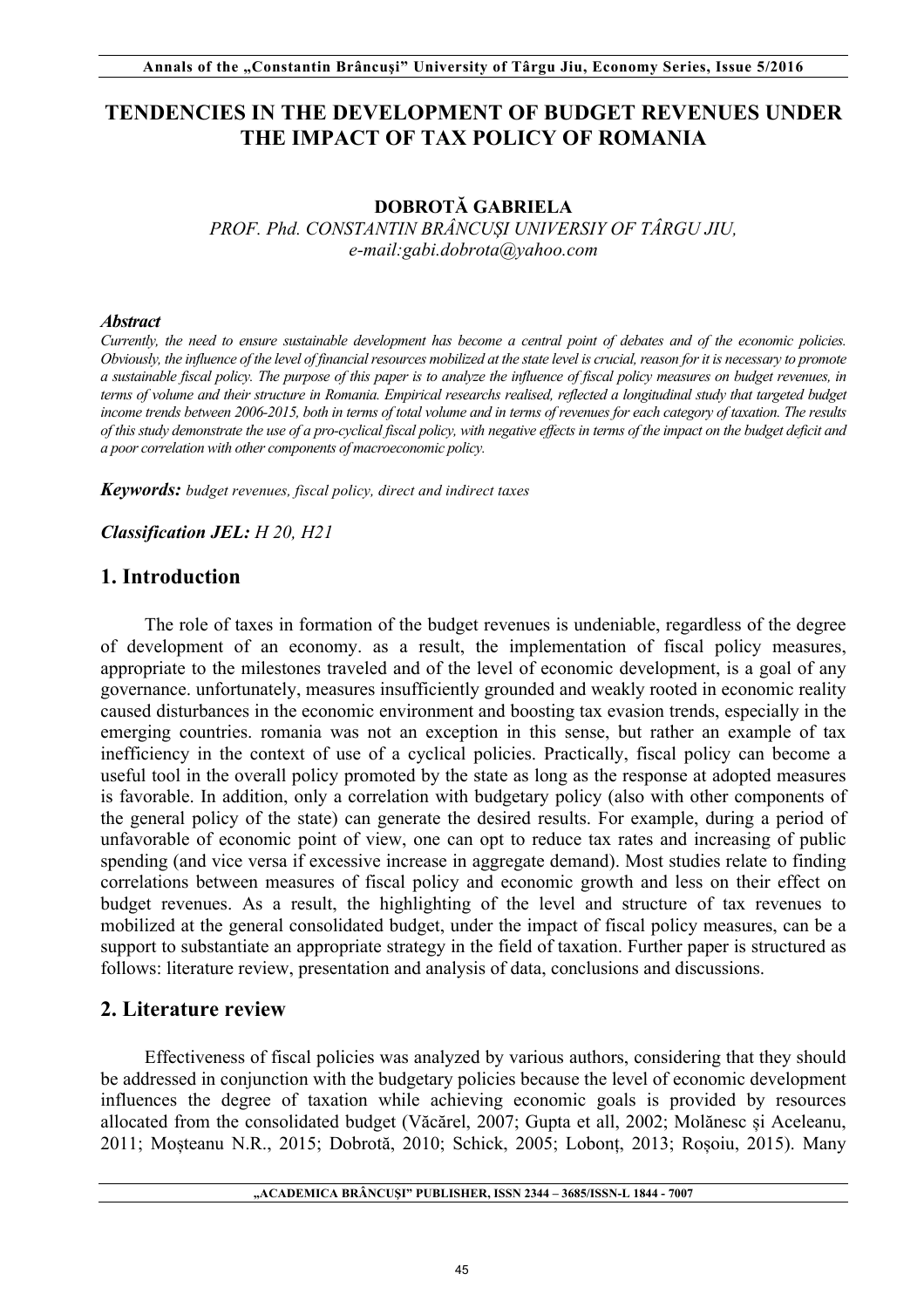studies have highlighted a intuitive correlation between economic development and indicators relating to fiscal policy (incomes achieved) and the budgetary(expenditures made), fiscal multipliers are considered causes of GDP change (Romer, 2011). However, different measures tax applied in different countries, to mitigate the negative effects of economic and financial crisis that started in 2008, have highlighted the absence of clear evidence of this link (results of studies were contradictory, corresponding to the two points of view literature, expressed by Keynesian theory and the classical theory) or a weak correlation between fiscal shocks and macroeconomic variables (Boiciuc, 2015). In this context, it is obvious that the effects of fiscal policy applied in different periods are influenced and by the uncorrelated errors with the components of macroeconomic policy (eg. the monetary policy) and also by the gap of time between applying and the time of the manifestation of first results**.** 

# **3. Presentation and analysis of data**

 Fiscal policy measures adopted after 1990 have influenced the dynamics and structure of tax revenue and the level of taxation. To identify the impact of measures adopted, research was carried out based on a stepwise analysis of the general consolidated budget collected revenues and their correlation with the gross domestic product, so that it can be spotlighted trends generated. Synthesized data relating to the period 2006-2015 so as to be able to observe both the development in a period of economic boom and also after starting economic crisis - financial 2008. The main categories of budgetary revenues have shown a trend of increase in nominal, except for 2009 (table 1).

| <b>Indicators</b> | 2006     | 2007     | 2008     | 2009     | 2010      | 2011     | 2012     | 2013     | 2014     | 2015     |
|-------------------|----------|----------|----------|----------|-----------|----------|----------|----------|----------|----------|
| VТ                | 106975.3 | 127108,2 | 164466.8 | 156624.9 | 168598,45 | 181566.9 | 193148,2 | 200045.7 | 213833.6 | 233554,3 |
| VF                | 63792.4  | 76365,8  | 94044,4  | 88324,3  | 93.060,1  | 104687   | 14044.6  | 119109,7 | 124973,9 | 138302,1 |
| $-Ip,s,v$         | 19105,2  | 26319    | 32920,8  | 31829,9  | 28926,1   | 30106,5  | 32782,9  | 34926,7  | 37376,2  | 42090,9  |
| - Itp             | 2544.4   | 2944,9   | 3362,2   | 3377.7   | 3801.5    | 3976,4   | 4060.4   | 4403,2   | 6185,1   | 5738     |
| - Itbs            | 39448    | 46061,2  | 56362,8  | 52072,1  | 59358,9   | 69558,4  | 76127,4  | 78774,8  | 80352,2  | 89207,8  |
| $-Tv$             | 2596,2   | 855,7    | 962      | 655.5    | 574       | 673.7    | 707,3    | 620      | 643      | 816      |
| $-Cs$             | 32981,4  | 38843    | 48419.8  | 47872    | 45697,2   | 50637,3  | 51658,3  | 54378,9  | 57612,1  | 57132,2  |
| VNf               | 7230,1   | 8090,1   | 16511,8  | 14890,2  | 19717.4   | 18216,9  | 18327,8  | 17660,5  | 17188,4  | 19495    |
| Vc                | 1012.5   | 904,6    | 915.3    | 547      | 682,8     | 766      | 652,7    | 649,7    | 1072,6   | 918.2    |
| Av                | 1897,1   | 2869.5   | 4575,6   | 2877,1   | 9448,2    | 7259,8   | 8464,8   | 8746,8   | 12986,5  | 17234,9  |

**Table 1 The evolution of budget revenues and their components in the period 2006-2015** 

Source: www.mfinante.ro, MFP Bulletin 2006-2015

Legend: TR - total revenues general consolidated budget; VF - tax revenues; Ip, s, v - income tax, payroll, income and capital earnings; Itp- property taxes; ITBS - taxes and duties on goods and services TV - customs duties; Cs - insurance contributions; VNF - incomes non-tax; Vc - income from capital; Av - other income.

Analyzing the data presented, the following observations may come off: the level revenues from corporate taxes, wage and income, trend growth in the period 2006-2008 was interrupted in 2009, amid economic recession triggered phenomenon, manifesting itself a reduction of about 12% in 2011 compared to 2008, in application of a controversial tax measures, namely minimum tax (otherwise, the 2008 level for this category of income was exceeded only in 2013); tax revenues have decreased by 6.08% significantly contributing to the reduction with 4.76% of the total revenues; revenues resulting from indirect taxes (VAT, excise and other taxes) recorded a growth 39.76% in 2013 compared to 2008, which shows inclination towards this instrument category of the authorities (their share in total tax revenue was 66 % 2013); moreover, must be mentioned and the measure of the increase in VAT rate from 19% to 24% (reducing it further to 20% prove an insufficient anchoring in the realities of the Romanian economy and excessive orientation of the authorities to increase taxes in difficult period from economically point of view, for the procurement of revenue of additional tax revenue).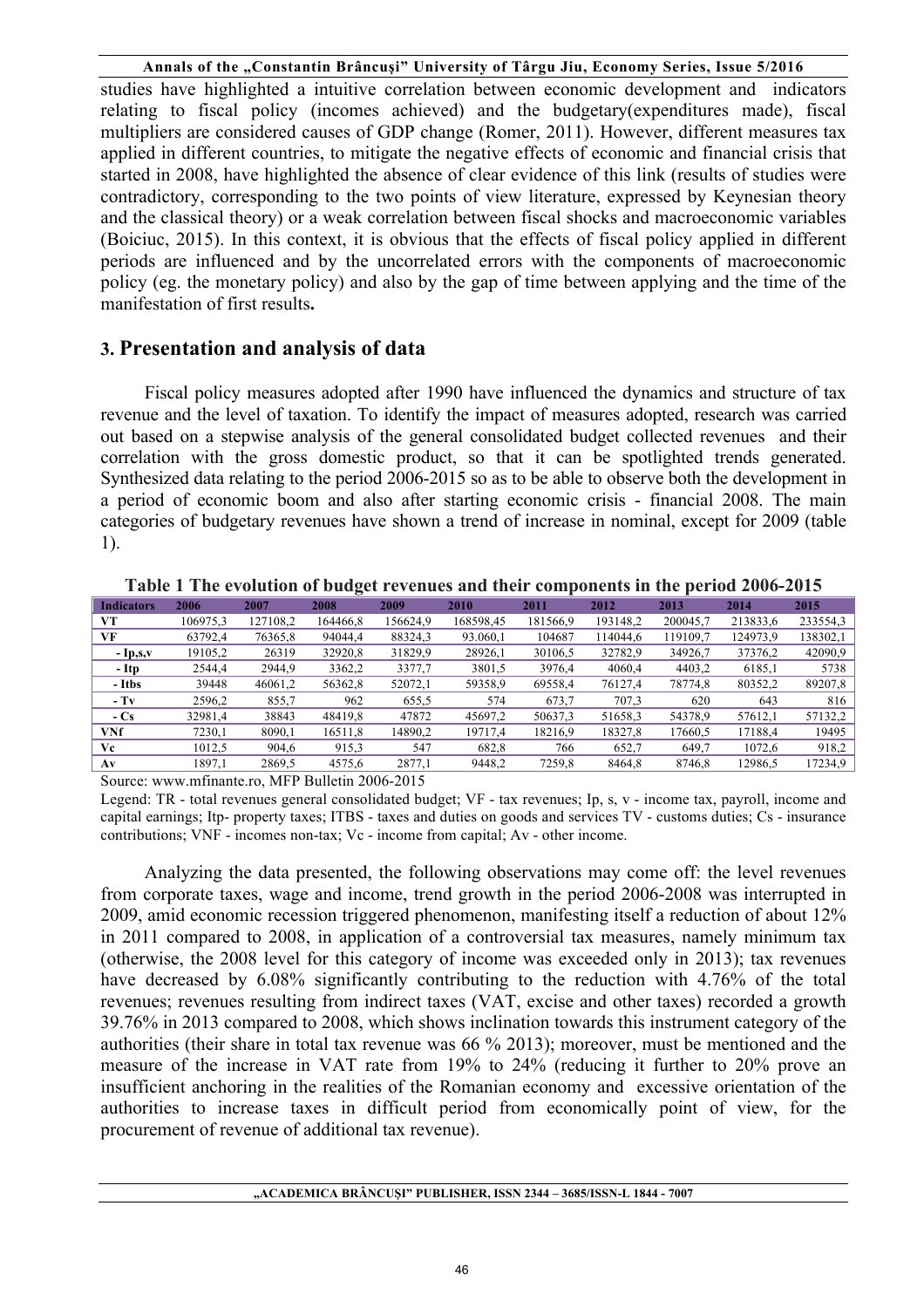An important aspect of the analysis is the highlighting of the structure the general consolidated budget revenues collected. In terms of the two major categories of taxes (direct and indirect) it is found that revenues from indirect taxes generate the largest tax revenues table. As a result, Romania fall into the category of less developed countries, where the volume of economic activity is not sufficient to ensure significant revenues from taxes placed upon it. For comparison, in Denmark 60% of revenue comes from direct taxes. Breakdown of revenues from direct taxes is reflected in Table 2.

| <b>Indicators</b>         | 2006    | 2007    | 2008  | 2009    | 2010    | 2011    | 2012    | 2013  | 2014    | 2015    |  |
|---------------------------|---------|---------|-------|---------|---------|---------|---------|-------|---------|---------|--|
| Vid                       | 21649,6 | 29263,9 | 36283 | 35207.6 | 32727,6 | 34082,9 | 36843,3 | 39329 | 43561,3 | 47828,9 |  |
| Vid $(\%VF)$              | 33,94   | 38,32   | 38,58 | 39,86   | 35,17   | 32,56   | 32,31   | 33,01 | 34,85   | 34,58   |  |
| $Ip, s, v \mathcal{N}$ id | 88,25   | 89,94   | 90,73 | 90,41   | 88,38   | 88,33   | 88,98   | 88,81 | 85,80   | 88,01   |  |
| Ipsy % VF                 | 29.95   | 34,46   | 35    | 36,03   | 31,08   | 28,76   | 28,75   | 29,32 | 29.9    | 30,43   |  |
| Itp %Vid                  | 11,75   | 10,06   | 9,27  | 9.59    | 11,62   | 11,67   | 11,02   | 11,1  | 14,19   | 11,99   |  |
| Itp $\%VF$                | 3,98    | 3.85    | 3,57  | 3,82    | 4,08    | 3,79    | 3,56    | 3,69  | 4,95    | 4,14    |  |

### **Table 2 The structure of tax revenue collected at the general consolidated budget from direct taxes between 2006-2015 -% -**

Source: own calculation on table 1

Legend: Vid – revenues from direct taxes

It is noted that the share of revenue generated by direct taxes in the overall tax revenue recorded a growth trend between 2006-2009, after which there was a decrease by 2013, with a level lower than that of 2006, followed again a slight increase, demonstrating the correlation between this category of taxes and economic position in the economic cycle. It should also be noted that tax profit generated lower revenues than in 2008 on the interval 2009-2014, corresponding restricting the activity volume and of the obligation to pay minimum tax. Instead, the increase in the minimum wage led to increased revenues from the payroll tax and income. Thus, if in 2007 the revenues from the profit tax have had a share of 72% of related revenues of indirect taxes and those in the income tax 19%, in 2015 ratio became 57% versus 38% (in the context of significant economic growth in interval 2013 - 2015). In comparison, can follow and indirect tax structure, in terms of share of components in total revenues from indirect taxes (Table 3).

### **Indicators 2006 2007 2008 2009 2010 2011 2012 2013 2014 2015 Vii** 42142,9 47101,9 57761,6 53116,7 60332,5 70604 77201,4 79779,8 80995,2 90023,8 **Vii (%VF)** 66,06 61,68 61,42 60,14 64,83 67,44 67,69 66,98 64,81 65,09 **Itbs %Vii** 93,61 97,79 97,58 98,03 98,39 98,52 98,61 98,74 99,20 99,09 **Itbs % VF** 61,83 60,32 59,93 58,95 63,78 66,44 66,75 66,14 64,29 64,50 **Tv %Vii** 6,16 1,82 1,67 1,08 0,95 0,95 0,92 0,77 0,79 0,91 **Tv %VF** 4,07 1,12 1,02 0,74 0,61 0,64 0,62 0,52 0,51 0,59

**Table 3 The structure of tax revenue collected at the general consolidated budget from indirect taxes between 2006-2015 -% -** 

Source: own calculation on table 1

Legend: Vii – revenues from indirect taxes

It can be noted that indirect taxes most of determines tax revenue with the growth trend evident after 2009. The bulk of revenue from indirect taxes is represented by the receipts from VAT and excise duties (about 95%). The trend recorded by the two categories of taxes can follow in Chart 1.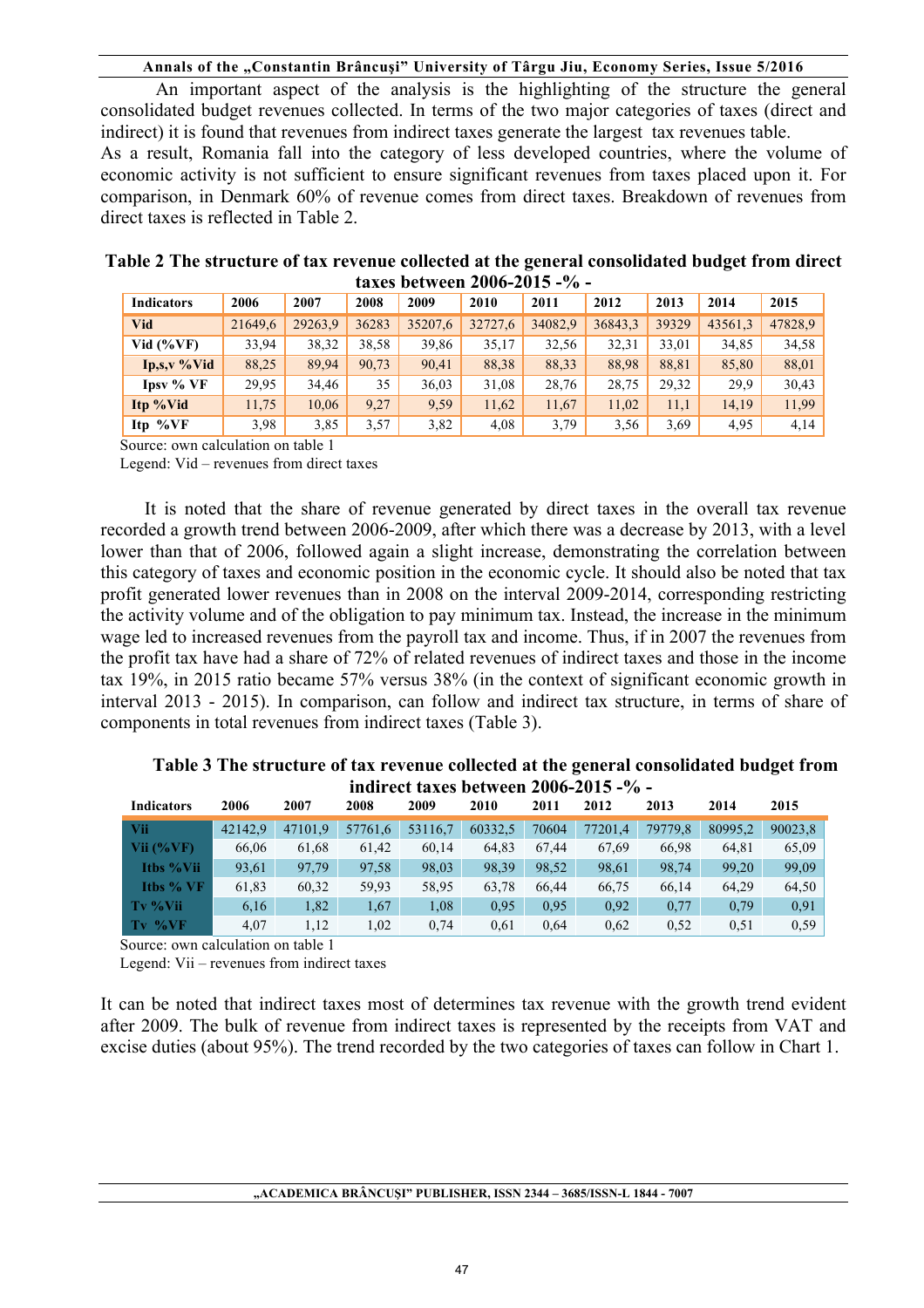

**Chart 1 The evolution of revenues from direct and indirect taxes** 

Clear orientation towards indirect taxes is evidenced by Graph 2.



Regarding the share of revenues of general consolidate budget and its components to GDP, can be synthesized following data (Table 4):

| <b>Indicators</b>                       | 2006     | 2007 | 2008 | 2009 | 2010 | 2011 | 2012 | 2013 | 2014 | 2015 |
|-----------------------------------------|----------|------|------|------|------|------|------|------|------|------|
| VТ                                      | 31,8     | 32,5 | 32   | 31   | 33   | 33,1 | 33   | 32   | 31,7 | 33,1 |
| VF                                      | 19       | 19,5 | 18.3 | 17,5 | 18,2 | 19,1 | 19,5 | 19   | 18,5 | 19.6 |
| lp,s,v<br>$\overline{\phantom{a}}$      | 5,7      | 6,7  | 6,4  | 6,3  | 5,7  | 5,5  | 5,6  | 5,6  | 5,5  | 6.0  |
| Itp<br>$\blacksquare$                   | $_{0,8}$ | 0,8  | 0,7  | 0,7  | 0,7  | 0,7  | 0,7  | 0,7  | 1,8  | 0.8  |
| <b>Itbs</b><br>$\overline{\phantom{a}}$ | 11,7     | 11,8 | 11   | 10,3 | 11.6 | 12,7 | 13   | 12,6 | 11,9 | 12.7 |
| Tv<br>$\overline{\phantom{a}}$          | 0,8      | 0,2  | 0,2  | 0,4  | 0,1  | 0,1  | 0,1  | 0,1  | 0,1  | 0,1  |
| $\mathbf{C}\mathbf{s}$                  | 9,8      | 9,9  | 9,4  | 9,5  | 8.9  | 9,2  | 8,8  | 8,7  | 8,5  | 8.2  |
| <b>VNf</b>                              | 2,2      | 2,1  | 3,2  | 2.9  | 3,9  | 3,3  | 3,1  | 2.7  | 2,5  | 2.8  |
| Vc                                      | 0,3      | 0,2  | 0,2  | 0,1  | 0,1  | 0,1  | 0,1  | 0,1  | 0,2  | 0.1  |
| Av                                      | 0,6      | 0.7  | 0.5  | 0.6  | l.9  | 1.3  | 1.5  | 1,3  | 1.92 |      |

www.mfinante.ro, MFP Bulletin 2006-2015

In terms of share in GDP, it is found that in analyzed period there were important changes, the trend being about the same as shown in the case of nominal values, as gross domestic product showed a significant reduction in 2009 and 2010. But, the level of the analyzed indicator must be correlated with fiscal measures adopted in 2005, when it proceeded to replace progressive income tax with the tax established by the single rate of 16%, without being tracked and broadening the tax base and improving collection. Thus, there is keeping a share of weight tax revenues and of a mandatory contributions around 27-28%, much less than the European average and even compared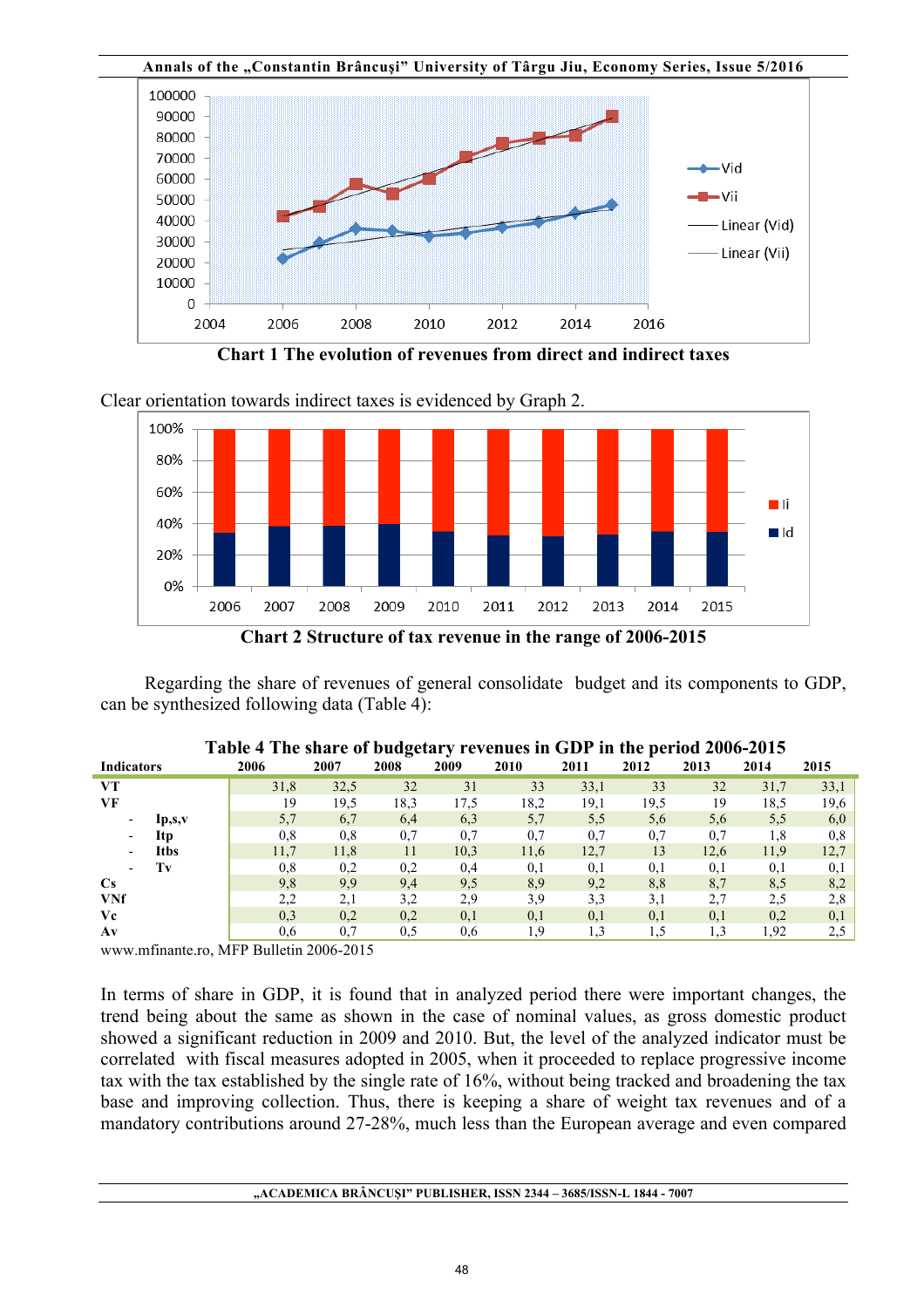to countries with comparable levels of GDP. In this regard, between 2006-2014, the EU tax revenues (including social net contributions) have a share of between 38% and 40% of GDP. Can be remarked levels above average in Denmark (50.8% in 2014) France and Belgium (47.9%), Sweden and Italy (43.7%). Romania is part of the echelon of countries with the lowest share, together with Bulgaria, Latvia, Lithuania. In addition, the share of indirect taxes in total tax revenues increased, in the context of the increase in VAT from 19% to 24% in 2010 (amid deepening budget deficit).

According to the identified data, the level of taxation in Romania was below the average level recorded in the EU, the difference being much greater compared to different countries. However, taxpayers considers that the tax burden is high. Supporting this is complicated by the fact that it charge a large number of taxes and frequently changing of the tax laws have caused hardship in the economic environment and at the level of investors (Dobrotă and Chirculescu, 2010).

In accordance with Doing Business report (2016), the number of payments per year is 14, time allocated is 159 hours / year, while the total tax rate (% profit) was 42%. A high level of taxation generates a series of negative effects. Thus, foreign and domestic capital for investment are diminishes, work is not stimulated, the tendency towards tax evasion is pronounced, the competitiveness of products in internationally plane is reduced, it can cause social instability etc.

# **4. Conclusions**

Analysis of the volume and structure of tax revenues in last 10 years allow identification of distinctive characteristics, namely: share of tax revenues to GDP remains among the lowest in the EU, with a difference of about 10 percent compared to the European average; central government, in budget revenue collection, relies mainly on indirect taxes and contributions paid by employers and employees; collection process is facing difficulties; level of tax evasion remains high, especially in certain sectors; fiscal policy aimed mainly setting up financial resources in a large amount, often the measures taken in this respect generating negative effects in economic plan; Trends of tax revenues can be explained mainly by changes in economic plane but and in fiscal legislation plan. Thus, the contraction of the economic environment in times of crisis, transmits its influence through various channels, such as reducing the activity of companies and thereby shrinking the volume of tax obligations; increasing of unemployment; reducing consumption. The tax law changes can relate to the tax rates, the tax base, granting exemptions to stimulate certain activities, etc. and can affect tax revenues significantly. It should be noted however that the impact of environmental measures or economic progress is visible in the volume and structure of income with a certain lag. As a result, application of budgetary and fiscal consolidation strategy - in which of reducing the tax evasion must occupy a central place, along with improving the absorption of European funds and improve the efficiency of public spending should be a goal of any governance. In addition, to offset the effects of diminishing of revenues, generated by changes in the Tax Code, implemented since 2016, it is necessary to improve the level of voluntary compliance in meeting their obligations to declare and pay tax obligations.

# **5. Bibliography**

- [1] **Boiciuc I.,** The effects of fiscal policy shocks in Romania. A SVAR Approach, Procedia Economics and Finance, 32, 1131 – 1139, 2015;
- [2] **Dobrotă G.,** Direct taxation in Romania and European Union, Annals of Constantin Brâncusi University of Târgu Jiu, Economy series, volume 3, pp. 21-30, 2010;
- [3] **Dobrotă G., Chiculescu M.F**., Analysis of tax and extra taxes pressure in Romania and European Union, Annals of Constantin Brâncusi University of Târgu Jiu, Economy series, volume 4, pp. 300-309, 2010;